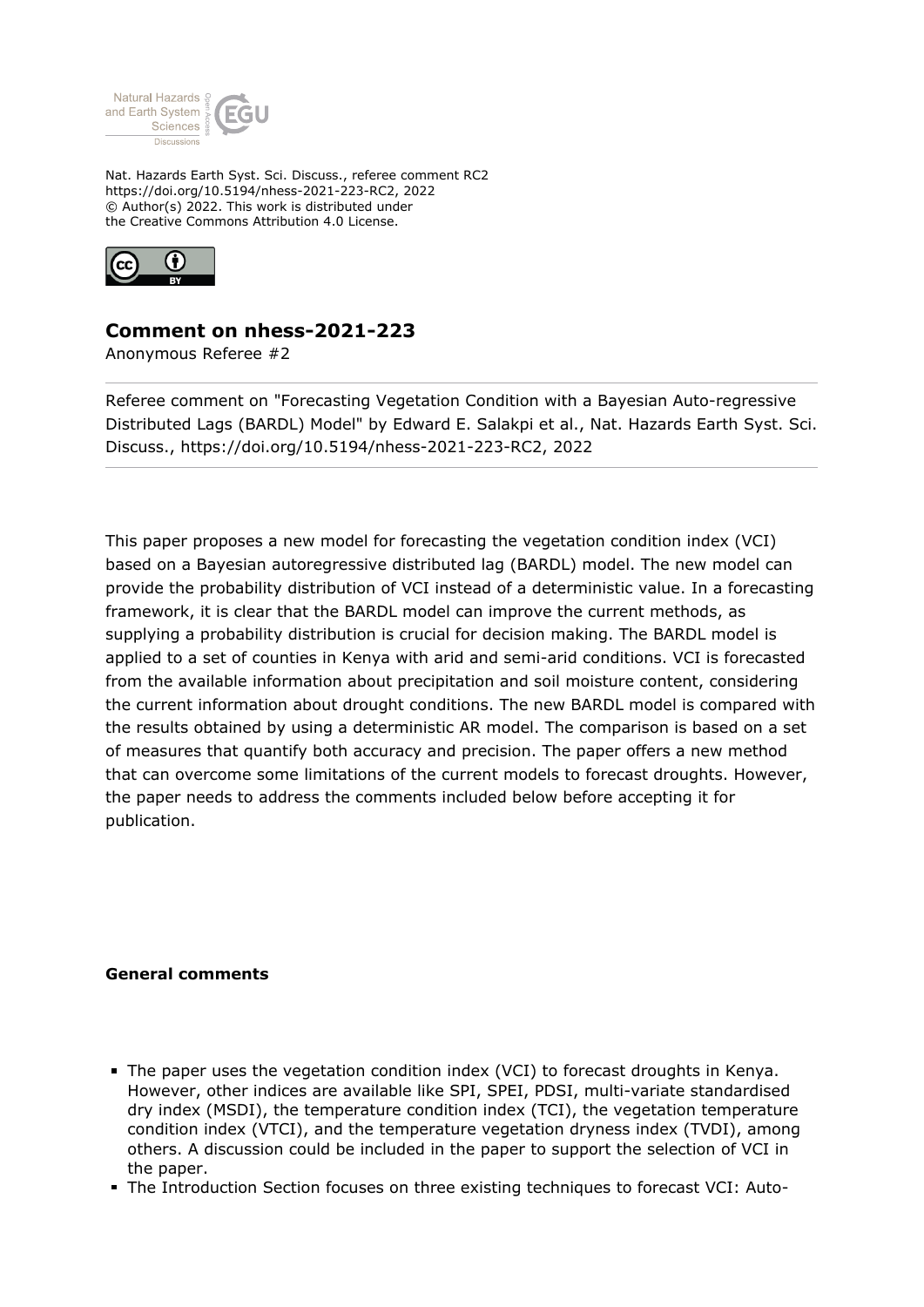Regression, Gaussian Processes and Artificial Neural Networks. A longer revision of the techniques used in last years to develop EWS for droughts could be included in this section, as well as other papers that develop similar tools. For example, stochastic algorithms based on different types of Markov Chains, autoregressive moving-average (ARMA), autoregressive integrated moving average (ARIMA) techniques, support vector machines, Kalman filters, multiple regression tree techniques, among others, have been used in last years to forecast droughts.

- While the BARDL algorithm supplies a probability distribution, the AR model supplies a deterministic value. Therefore, the comparison between the two models is not straightforward. In the paper, a confidence interval for the AR model is estimated from RMSE and z-score. However, this is a simplified way to estimate the prediction uncertainty, supplying a constant confidence interval regardless the magnitude of both VCI and the explanatory variables. This step is very important to compare BARDL results with AR results in a proper way. In addition, the methodology to compare both models should be clarified in the paper, as it is not clear how most of measures used to quantify accuracy and precision have been applied to the probabilistic forecast supplied by BARDL.
- **The Discussion Section should be rewritten, as in its current form it is mostly a mixture** of conclusions with some additional results considering seasonality.
- The Conclusions Section could be extended to summarise the main findings of the study.

## **Specific comments:**

- Abstract: Some sentences could be included in the abstract about the case study used in the paper.
- 14: The acronym AR has not been introduced in the paper at this point yet.
- 30: The acronym USAID is not introduced in the paper and could be explained at this point.
- 46: The ARDA model has been applied to assess droughts previously, such as Zhu et al. (2018). References to previous studies in which the ARDA technique is applied to droughts should be included in the paper.
- 51: The paper proposes the use of a Bayesian framework in the ARDA model to incorporate the prior knowledge about model parameters in the analysis, obtaining a probability distribution for VCI results. Bayesian networks have been also applied to develop a long-term drought forecast (Shin et al., 2019), supplying probabilistic results that can assess forecast uncertainties. A discussion could be included in the paper, stating the benefits of a BARDL model compared to Bayesian networks.
- Section 2.1: Some information about the number of counties considered in the study could be included in this section, as well as the number of counties that are arid and semi-arid. In addition, some information about the area in km2 that is considered in the study could be useful for the reader.
- 70: 'estimates' should be changed to 'estimate.
- 98-99: The description of NVIi and NDVIi variables should be included in this paragraph too.
- 103-104: 'long term' should be changed to 'long-term'.
- 111: The acronym AR has been introduced in the paper above.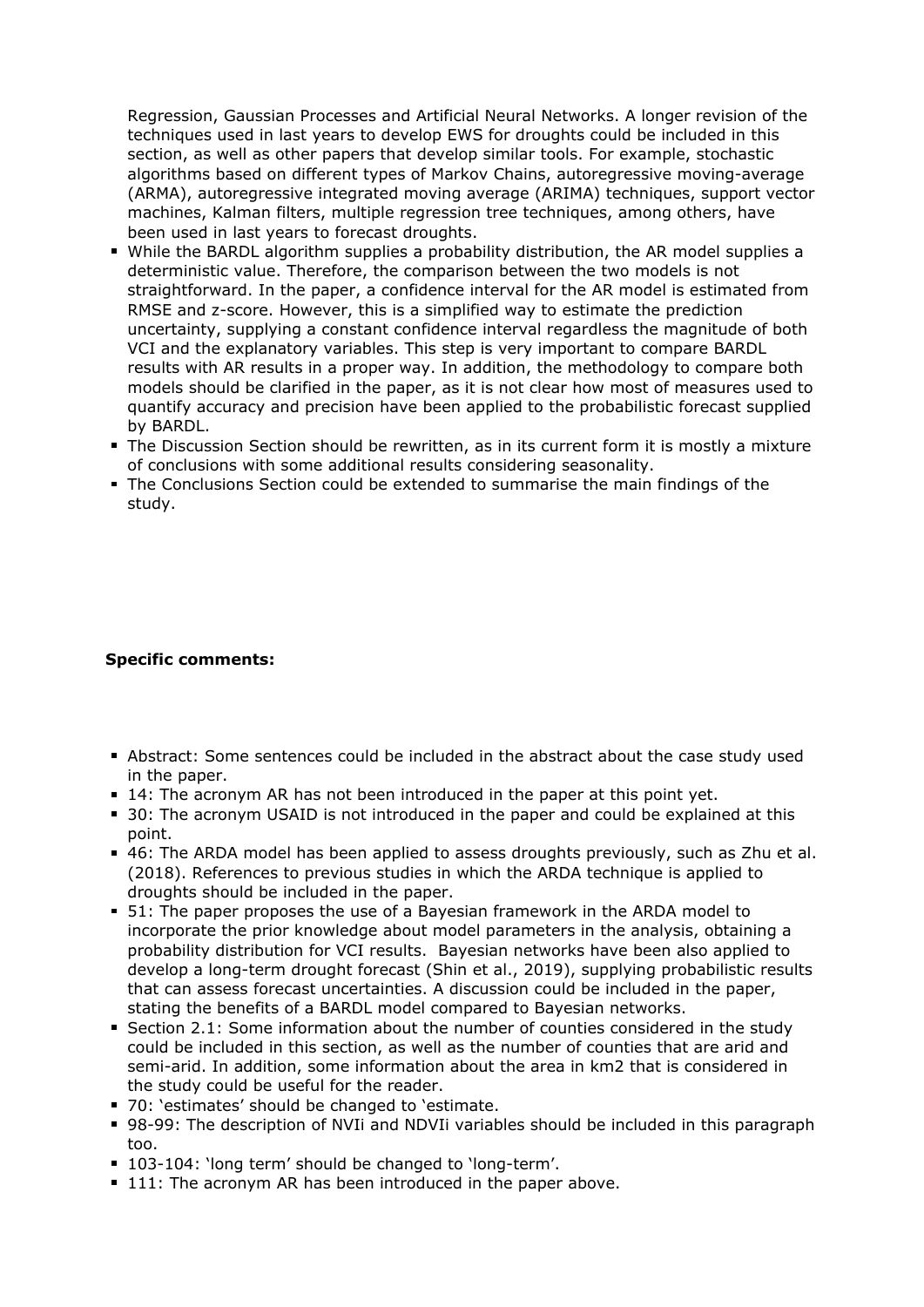- 118: A discussion could be included about the selection of the OLS method for estimating parameters of ARDL. Some other methods are also available.
- $131$  Eq. 3: The variable subscripts should be revised in Eq. 3. Dt-q seems to be the drought indicator in a constant time step t-q, which seems to be constant in the first summation regardless the value of i. Similarly, Pt-p and St-p seem to be constant values in the summations. In addition, the regression coefficients are also constant values in the summation, though they could change in terms of i. A discussion should be included about the use of constant values in summations.
- 137 Eq. 4: How does Xt-i represent several variables? How can i vary from 0 to i?
- 143-146: The variable theta should be explained to readers in this paragraph.
- 145-146: The term P(Xt) is ignored because it is difficult to compute. This is not a proper statement for ignoring a variable in a research paper.
- 152-154: An analysis should be done to fix the distribution function that best characterises the regression parameters. Why mu is set to 0 and sigma to 0.5?
- 153-154: Something is missing in this sentence.
- **164: This is not the standard form of AIC.**
- 161-163: Some figures could be included in the paper to show how a time lag of 6 weeks obtains the best AIC and R2 results.
- 168: What is i? What is y hat?
- 176: The R2 measure of Eq. 9 is not a good measure to quantify accuracy of forecasts.
- **188-189: What is m?**
- 196: 'inputs' should be changed to 'input'.
- 213: How r, R2 and RMSE are calculated for the BARDL model? The BARDL model supplies a probability distribution, but observations are deterministic.
- 214: R2 is not a good measure of forecast accuracy. RMSE is more adequate than R2. Therefore, the gain in performance metrics could be assessed with RMSE. However, the BARDL model supplies a probability distribution of VCI. How do you obtain a RMSE value from the comparison between probability distributions and deterministic values of observations?
- **Figure 3: What do the coloured lines mean?**
- 222-224: The R2 values do not correspond with the values shown in Table 2.
- Table 2: This table could be summarised in a figure.
- 229-231: The table in Appendix A could be summarised in a figure and included in the main text of the paper, in order to analyse the comparison between the two models. The results included in Table 1 show that PICP values are smaller for AR than for BARDL, meaning that a greater number of observations are out of the confidence intervals for BARDL. This result should be discussed in the paper. In addition, most of PCIP values for the BARDL model are smaller than 94-96 %, in contrast to the statement of line 229.
- **Figure 5: Please use the same y-axis scale in each row to compare the AR and BARDL** results. The dashed line of the left column differs from the dashed line of the right column, though observations do not change. The green line represents the forecast. What is such a forecast for the BARDL model given that it supplies a probability distribution?
- 235: A drought is forecasted when VCI3M values are smaller than 35. This is straightforward for the AR model, as it is deterministic. However, how do you apply this criterion to the BARDA outputs considering probability distributions?
- 251-253: The BARDL lines lie above the main diagonal of the reliability diagram. This means that the probabilities supplied by the BARDL model tend to underestimate droughts. A comment about this point should be included in the paper.
- 253-256: The sharpness diagrams are mostly flat for 10 and 12 weeks. The low values close to 1 means that the BARDL model is not able to forecast droughts. Therefore, the BARDL model is useful to forecast droughts with 6 weeks ahead but it is not for 10 and 12 weeks. A comment about this point should be included in the paper.
- Figure 7: The sharpness diagram should plot percentages in the  $y$  axis.
- 266-276: These two paragraphs could be moved to the Conclusions Section.